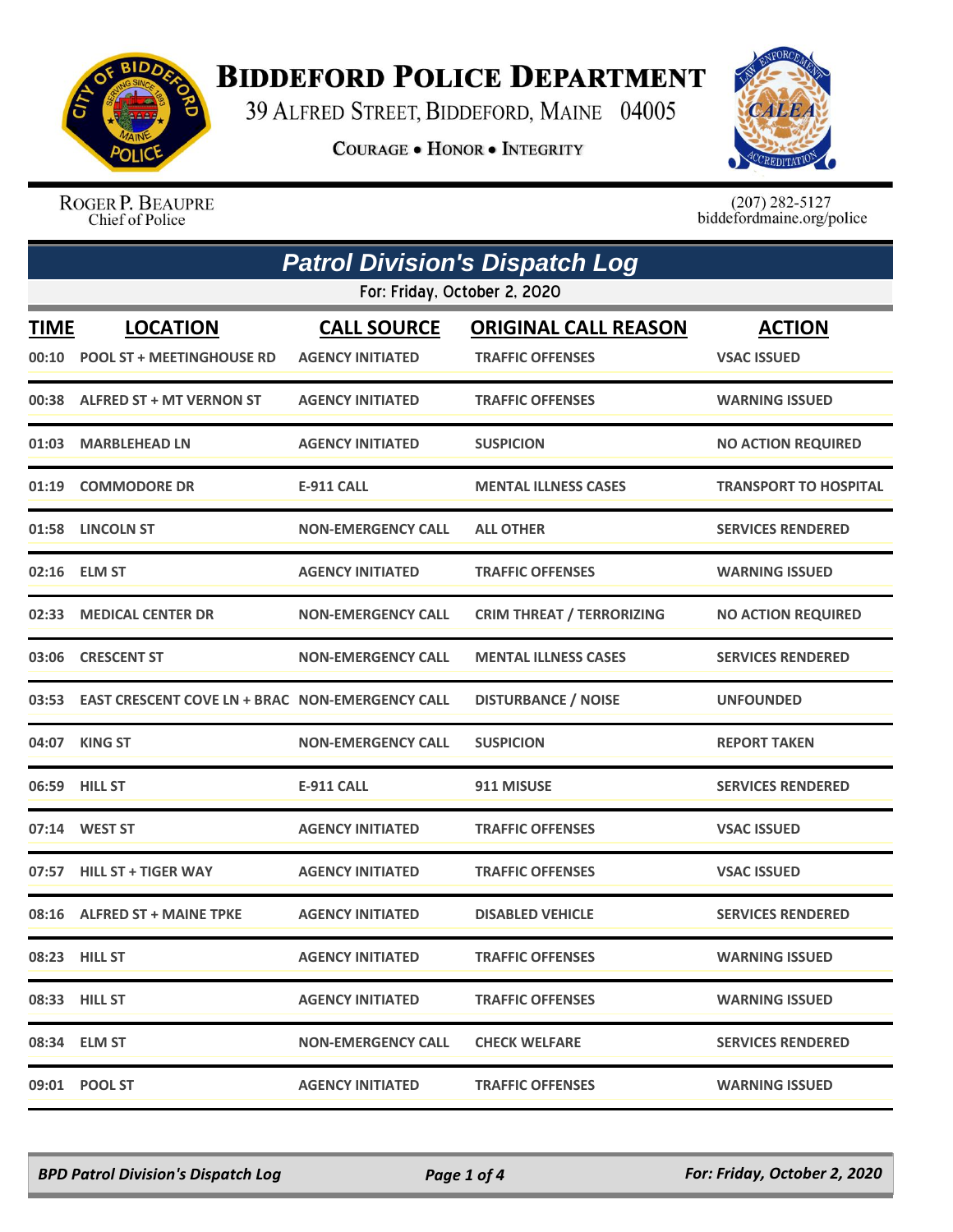| <b>TIME</b> | <b>LOCATION</b><br>09:17 PROCTOR RD | <b>CALL SOURCE</b><br><b>RADIO</b> | <b>ORIGINAL CALL REASON</b><br><b>BLASTING</b> | <b>ACTION</b><br><b>SERVICES RENDERED</b> |
|-------------|-------------------------------------|------------------------------------|------------------------------------------------|-------------------------------------------|
|             | 09:24 ELM ST                        | <b>NON-EMERGENCY CALL</b>          | <b>ARTICLES LOST/FOUND</b>                     | <b>REPORT TAKEN</b>                       |
|             | 09:31 ALFRED ST                     | <b>WALK-IN AT STATION</b>          | <b>COURT ORDERED CHECK IN</b>                  | <b>SERVICES RENDERED</b>                  |
|             | 09:36 MAIN ST                       | <b>NON-EMERGENCY CALL</b>          | <b>SEX OFFENDER REGISTRATION</b>               | <b>REPORT TAKEN</b>                       |
|             | 09:42 GUINEA RD                     | <b>AGENCY INITIATED</b>            | <b>TRAFFIC OFFENSES</b>                        | <b>VSAC ISSUED</b>                        |
|             | 09:45 POOL ST                       | <b>NON-EMERGENCY CALL</b>          | <b>CRIMINAL MISCHIEF</b>                       | <b>REPORT TAKEN</b>                       |
|             | 09:47 EMERY ST                      | <b>NON-EMERGENCY CALL</b>          | <b>SUSPICION</b>                               | <b>NEGATIVE CONTACT</b>                   |
|             | 09:55 WEST ST                       | <b>AGENCY INITIATED</b>            | <b>TRAFFIC OFFENSES</b>                        | <b>WARNING ISSUED</b>                     |
|             | 10:05 GUINEA RD                     | <b>AGENCY INITIATED</b>            | <b>TRAFFIC OFFENSES</b>                        | <b>WARNING ISSUED</b>                     |
|             | 10:12 WEST ST                       | <b>AGENCY INITIATED</b>            | <b>TRAFFIC OFFENSES</b>                        | <b>WARNING ISSUED</b>                     |
|             | 10:20 GUINEA RD                     | <b>AGENCY INITIATED</b>            | <b>PAPERWORK</b>                               | <b>NEGATIVE CONTACT</b>                   |
|             | 10:31 POOL ST + HIDDEN FARM RD      | <b>AGENCY INITIATED</b>            | <b>TRAFFIC OFFENSES</b>                        | <b>WARNING ISSUED</b>                     |
|             | 10:39 GOVE ST                       | <b>AGENCY INITIATED</b>            | <b>PAPERWORK</b>                               | <b>PAPERWORK NOT SERVED</b>               |
|             | 10:39 ELM ST                        | <b>NON-EMERGENCY CALL</b>          | <b>ARTICLES LOST/FOUND</b>                     | <b>REPORT TAKEN</b>                       |
|             | 10:46 WEST ST                       | <b>AGENCY INITIATED</b>            | <b>TRAFFIC OFFENSES</b>                        | <b>WARNING ISSUED</b>                     |
|             | 11:21 ANDREWS RD                    | <b>E-911 CALL</b>                  | 911 MISUSE                                     | <b>NO ACTION REQUIRED</b>                 |
|             | 11:22 POOL ST + HILLS BEACH RD      | <b>AGENCY INITIATED</b>            | <b>TRAFFIC OFFENSES</b>                        | <b>WARNING ISSUED</b>                     |
|             | 11:31 ELM ST                        | <b>NON-EMERGENCY CALL</b>          | <b>CHECK WELFARE</b>                           | <b>NO TRANSPORT</b>                       |
|             | 11:32 POOL ST + MARBLEHEAD LN       | <b>AGENCY INITIATED</b>            | <b>TRAFFIC OFFENSES</b>                        | <b>WARNING ISSUED</b>                     |
|             | 11:40 POOL ST                       | <b>AGENCY INITIATED</b>            | <b>TRAFFIC OFFENSES</b>                        | <b>WARNING ISSUED</b>                     |
|             | 11:42 ALFRED ST                     | <b>NON-EMERGENCY CALL</b>          | <b>PAPERWORK</b>                               | <b>PAPERWORK NOT SERVED</b>               |
|             | 11:53 WEST ST                       | <b>AGENCY INITIATED</b>            | <b>TRAFFIC OFFENSES</b>                        | <b>WARNING ISSUED</b>                     |
|             | 11:54 ELM ST                        | <b>NON-EMERGENCY CALL</b>          | <b>LITTERING</b>                               | <b>SERVICES RENDERED</b>                  |
|             | 12:11 POOL ST + HILLS BEACH RD      | <b>AGENCY INITIATED</b>            | <b>TRAFFIC OFFENSES</b>                        | <b>WARNING ISSUED</b>                     |
|             | 12:14 SUMMER ST                     | <b>WALK-IN AT STATION</b>          | <b>SUSPICION</b>                               | <b>NO VIOLATION</b>                       |

*BPD Patrol Division's Dispatch Log Page 2 of 4 For: Friday, October 2, 2020*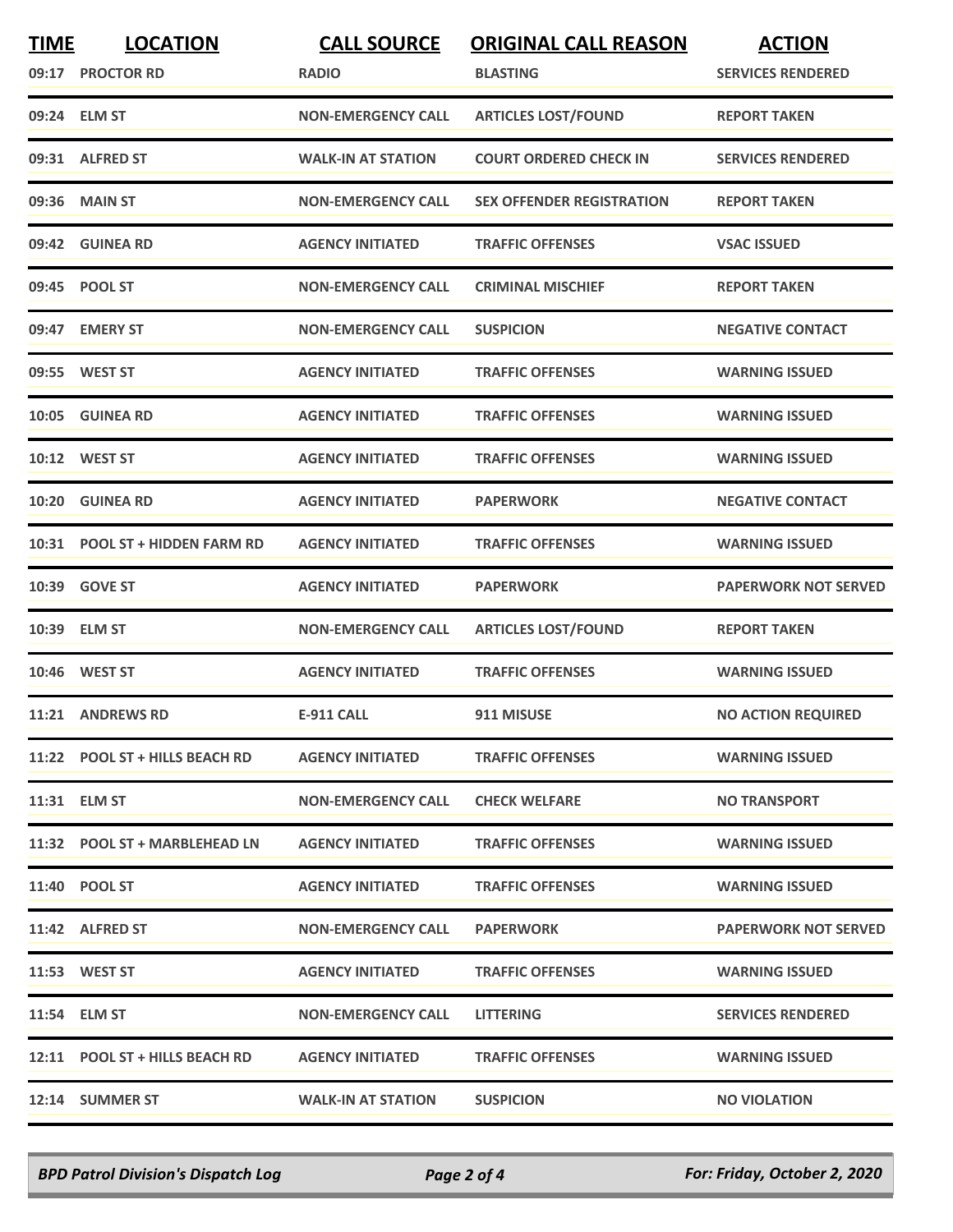| <b>TIME</b> | <b>LOCATION</b><br>12:27 POOL ST | <b>CALL SOURCE</b><br><b>AGENCY INITIATED</b> | <b>ORIGINAL CALL REASON</b><br><b>TRAFFIC OFFENSES</b> | <b>ACTION</b><br><b>WARNING ISSUED</b> |
|-------------|----------------------------------|-----------------------------------------------|--------------------------------------------------------|----------------------------------------|
|             | 12:35 POOL ST                    | <b>AGENCY INITIATED</b>                       | <b>TRAFFIC OFFENSES</b>                                | <b>WARNING ISSUED</b>                  |
|             | 12:49 ALFRED ST                  | <b>NON-EMERGENCY CALL</b>                     | <b>ARTICLES LOST/FOUND</b>                             | <b>NO ACTION REQUIRED</b>              |
|             | <b>13:18 MAIN ST</b>             | <b>NON-EMERGENCY CALL</b>                     | <b>CHECK WELFARE</b>                                   | <b>REPORT TAKEN</b>                    |
|             | 13:19 MT VERNON ST               | <b>NON-EMERGENCY CALL</b>                     | <b>SCAM</b>                                            | <b>SERVICES RENDERED</b>               |
|             | 13:43 BRADBURY ST                | <b>NON-EMERGENCY CALL</b>                     | <b>BURGLARY OF A MOTOR VEHICLE</b>                     | <b>SERVICES RENDERED</b>               |
|             | 13:45 WEST ST                    | <b>NON-EMERGENCY CALL</b>                     | <b>DISTURBANCE / NOISE</b>                             | <b>SERVICES RENDERED</b>               |
|             | 13:47 SOUTH ST                   | <b>AGENCY INITIATED</b>                       | <b>ANIMAL COMPLAINT</b>                                | <b>SERVICES RENDERED</b>               |
|             | 13:48 GREEN ST                   | <b>NON-EMERGENCY CALL</b>                     | <b>SCAM</b>                                            | <b>SERVICES RENDERED</b>               |
|             | 14:06 ANDREWS RD                 | <b>E-911 CALL</b>                             | 911 MISUSE                                             | <b>NO ACTION REQUIRED</b>              |
|             | 14:14 SOUTH ST                   | <b>E-911 CALL</b>                             | <b>FIGHTS</b>                                          | <b>SERVICES RENDERED</b>               |
|             | 14:54 POOL ST                    | <b>NON-EMERGENCY CALL</b>                     | <b>HARASSMENT</b>                                      | <b>SERVICES RENDERED</b>               |
|             | 14:55 BUZZELL RD                 | <b>WALK-IN AT STATION</b>                     | <b>VIOL PROTECTION FROM ABUSE</b>                      | <b>REPORT TAKEN</b>                    |
|             | 15:07 DIAMOND ST                 | <b>E-911 CALL</b>                             | <b>DISTURBANCE / NOISE</b>                             | <b>UNFOUNDED</b>                       |
|             | <b>15:12 WENTWORTH ST</b>        | <b>NON-EMERGENCY CALL</b>                     | <b>CHECK WELFARE</b>                                   | <b>NEGATIVE CONTACT</b>                |
|             | 15:16 POOL ST                    | <b>WALK-IN AT STATION</b>                     | <b>HARASSMENT</b>                                      | <b>SERVICES RENDERED</b>               |
|             | 15:17 ELM ST                     | <b>NON-EMERGENCY CALL</b>                     | <b>CIVIL COMPLAINT</b>                                 | <b>NO ACTION REQUIRED</b>              |
|             | 15:18 ST MARYS ST                | <b>NON-EMERGENCY CALL</b>                     | <b>DRINKING IN PUBLIC</b>                              | <b>WARNING ISSUED</b>                  |
|             | 15:21 HILL ST + WEST ST          | <b>NON-EMERGENCY CALL</b>                     | <b>SCHOOL ZONE LIGHT ISSUE</b>                         | <b>DISPATCH HANDLED</b>                |
|             | 15:56 SOUTH ST                   | <b>NON-EMERGENCY CALL</b>                     | <b>CHECK WELFARE</b>                                   | <b>SERVICES RENDERED</b>               |
|             | <b>16:00 PIKE ST</b>             | <b>NON-EMERGENCY CALL</b>                     | <b>HARASSMENT</b>                                      | <b>NO VIOLATION</b>                    |
|             | 16:07 SOUTH ST                   | <b>NON-EMERGENCY CALL</b>                     | <b>DISTURBANCE / NOISE</b>                             | <b>NO VIOLATION</b>                    |
|             | <b>16:09 MARINER WAY</b>         | <b>AGENCY INITIATED</b>                       | <b>TRAFFIC OFFENSES</b>                                | <b>WARNING ISSUED</b>                  |
|             | 16:20 ALFRED ST + MAINE TPKE     | <b>NON-EMERGENCY CALL</b>                     | <b>TRAFFIC LIGHT MALFUNCTION</b>                       | <b>REFERRED OTHER AGENCY</b>           |
| 16:27       | <b>PROSPECT ST</b>               | <b>NON-EMERGENCY CALL</b>                     | <b>ANIMAL COMPLAINT</b>                                | <b>REFERRED OTHER AGENCY</b>           |

*BPD Patrol Division's Dispatch Log Page 3 of 4 For: Friday, October 2, 2020*